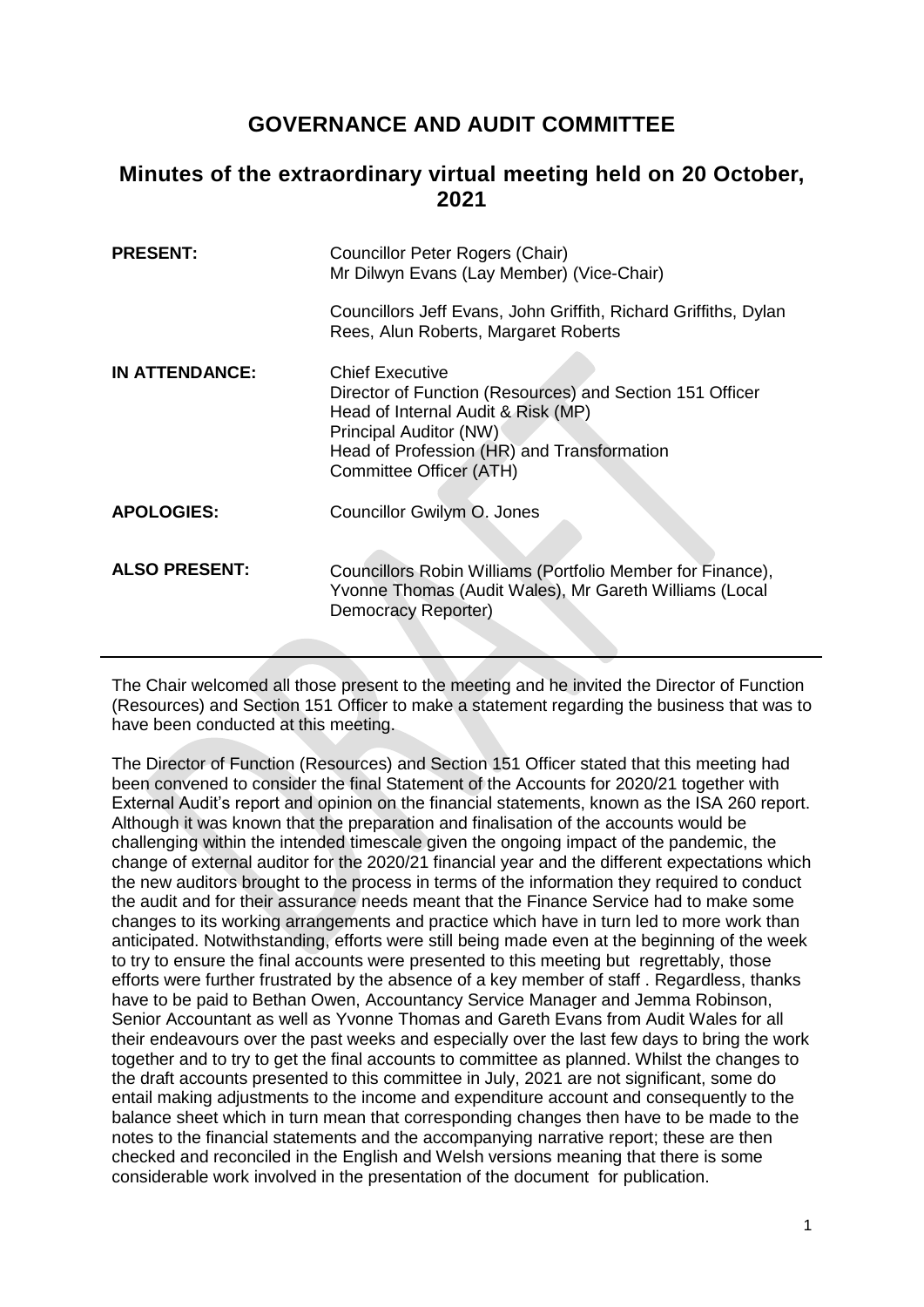It is the intention that the Governance and Audit Committee be reconvened to consider the finalised Statement of the Accounts for 2020/21 and ISA 260 report on Monday, 15 November with Full Council thereafter meeting on 22 November to approve the final accounts meaning that the 30 November, 2021 statutory deadline for signing off the final accounts will still be met.

The Committee and the Portfolio Member for Finance, in recognising the challenges faced in getting the final Statement of the Accounts document ready for this meeting and accepting the Section 151 Officer's explanation for why ultimately, this had not been possible, acknowledged the very hard work that had been involved in the attempt and thanked the Finance Service's staff for their efforts particularly over the past week.

The Vice-Chair in querying whether there had been any specific elements in the accounts which had posed a challenge for the auditors referred to issues with the Teachers' Pension scheme which had been recently publicised in the media, specifically the transfer of contributions to the scheme.

The Director of Function (Resources) and Section 151 Officer responding said that the piece on the Teachers' Pension Scheme by BBC Wales on its website and a following news item on Welsh news were at best misleading and at worst factually incorrect on several points and they had caused needless concern for teachers. Contrary to the news story which stated that not all contributions had been made to the Teachers' Pension Scheme he could confirm otherwise that all contributions deducted from teachers' pay have been paid into the pension scheme meaning that there are no implications for the accounts which reflect the contributions deducted and transferred. An annual return of information and declaration of pension contributions is prepared and submitted which is subject to audit verification; no annual return had been qualified in the time the Section 151 Officer had been in post.

The Director of Function (Resources) and Sections 151 Officer advised that the Teachers' Pension Scheme is distinct from the Local Government Pension Scheme which covers local government non-teaching staff; it is an unfunded scheme administered by the Teachers' Pension Service (TPS) with pension payment being based on final salary and length of service which is the key factor . While the BBC's web piece implied that the issue it raised was unique to Anglesey this is not the case and to corroborate the fact the Officer referred to an article from October 2020 in "Schools Week" about gaps in teachers' pensions which it highlighted as a nationwide issue. The article states that whilst it was possible for teachers to withdraw their pension with missing service, these problems could be rectified after the pension was drawn with the Teachers' Pension Service recalculating what was owed.

Information regarding the contributions made and the service undertaken by each teacher (permanent, temporary and supply) is prepared and submitted to the TPS in separate files on a monthly basis. Historically this was a manual process, but is now done electronically and having had access to their service records via an on-line portal, teachers have found gaps in their records. While there have been issues with the way the Authority has collected the information over time, processes have been improved to ensure the accuracy of the files prepared and Internal Audit has also been asked to review the changes made to confirm that the system is robust. However, errors also appear randomly which are difficult to account for since not enough feedback is provided by the TPS to confirm that the data received has been validated and records updated accordingly. Whilst the TPS is amending its system to allow for the submission of one composite data file from next year which should reduce the anomalies, historic gaps remain and can only be rectified by checking individual payslips for the month to which the gap relates. As it is not feasible for the Authority to undertake this task, teachers have been asked to check their records for any gaps in employment and to inform the Authority which will verify the information and correct any